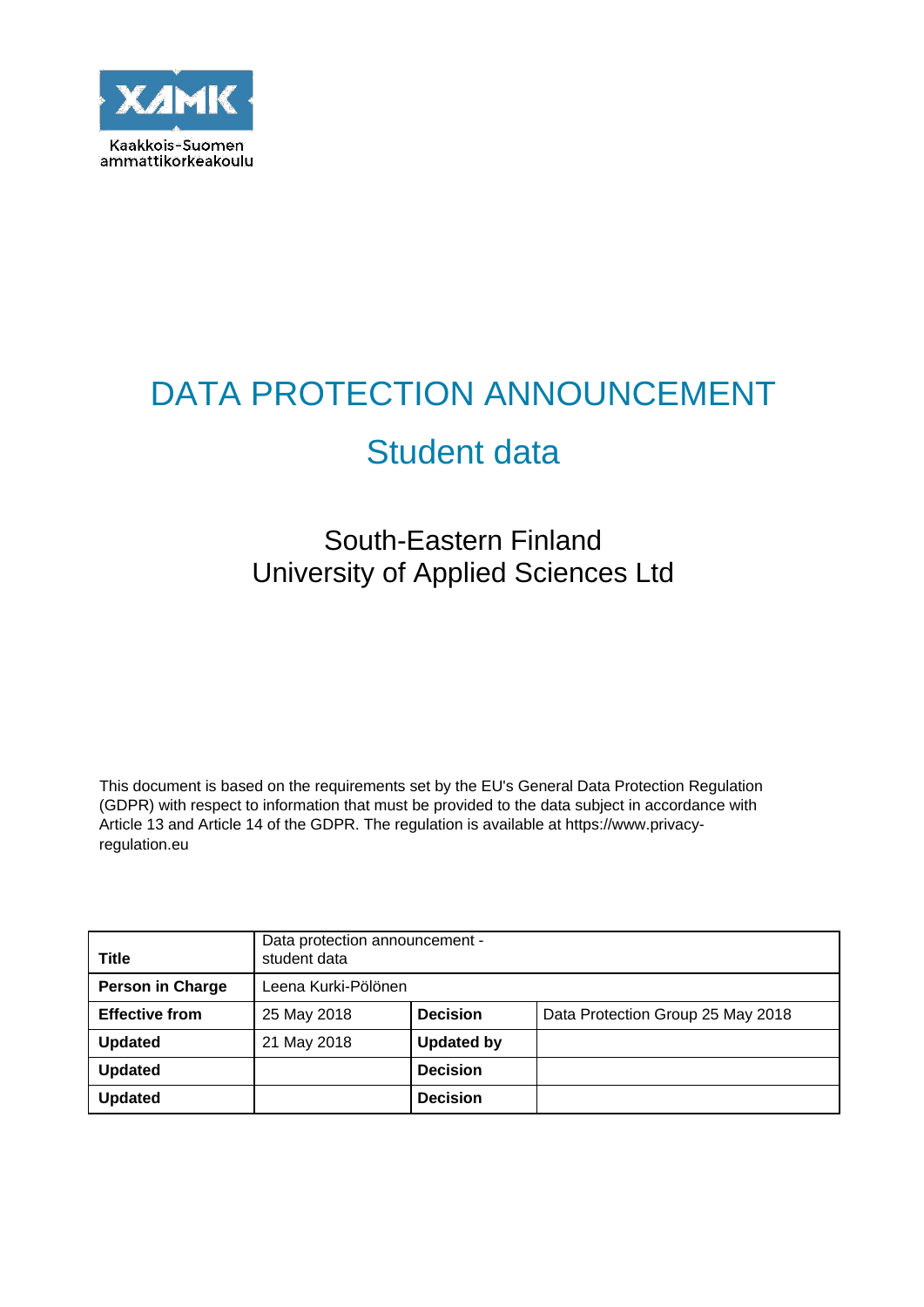

TABLE OF CONTENT

CONTROLLER

- DATA PROTECTION COORDINATOR AND CONTACT INFORMATION
- APPLICABILITY OF DATA PROTECTION ANNOUNCEMENT
- REASONS AND LEGAL BASIS FOR PROCESSING PERSONAL DATA
- PERSONAL DATA CATEGORIES TO BE PROCESSED
- RECIPIENT OR GROUPS OF RECIPIENTS OF PERSONAL DATA
- INFORMATION ON TRANSFERRING DATA TO THIRD COUNTRIES
- PERIOD OF STORING PERSONAL DATA
- RIGHTS OF THE DATA SUBJECT
- STATUTORY OR CONTRACTUAL REQUIREMENT

11 INFORMATION ON HOW PERSONAL DATA HAS BEEN ACQUIRED (IF NOT FROM THE DATA SUBJECT)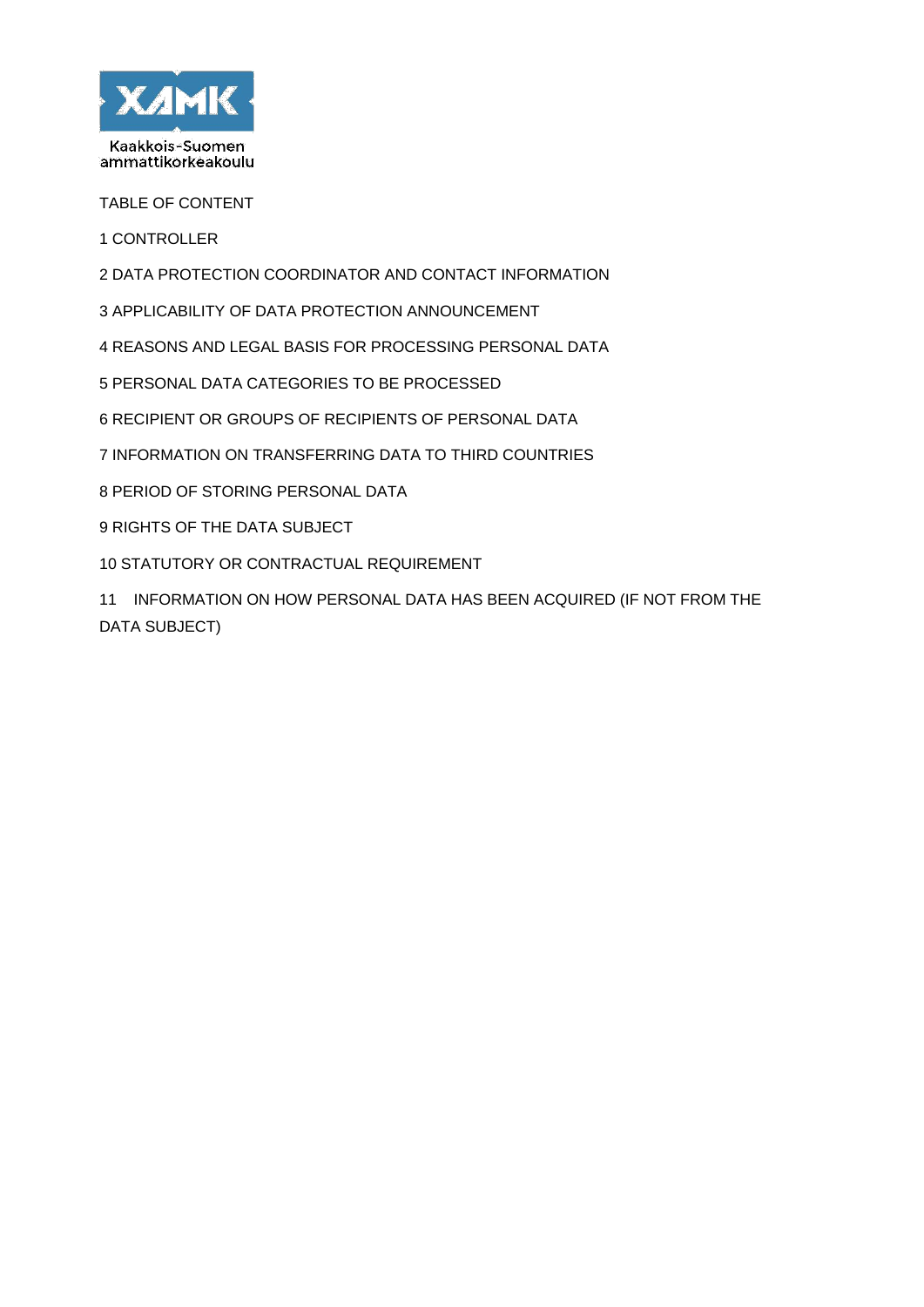

South-Eastern Finland University of Applied Sciences

P.O. 68, Patteristonkatu 2

50100 Mikkeli

Telephone exchange 040 655 0555

Business identity code: 2472908-2

#### **Student data - person in charge of data category**

Leena Kurki-Pölönen, Head of Student Services, Student Services South-Eastern Finland University of Applied Sciences P.O. 68 (Patteristonkatu 2) 50101 Mikkeli Tel. 040 717 9992, email: leena.kurki-polonen@xamk.fi

## 2 Data Protection Coordinator and contact information

Jussi Jokivaara Head of Security, Safety and Data Protection Officer South-Eastern Finland University of Applied Sciences Administration and Quality Services, Paraatikenttä 7, Kouvola tel. 044 702 8809 email: jussi.jokivaara@xamk.fi

On each campus of the South-Eastern Finland University of Applied Sciences, the Student Affairs Advisors and Coordinators are responsible for processing the data register. tel. 040 655 05550 (exchange).

#### 3 Applicability of data protection announcement

This data protection announcement is applied to personal data processed by the South-Eastern Finland University of Applied Sciences (hereinafter referred to as XAMK) with relation to students and completion of studies.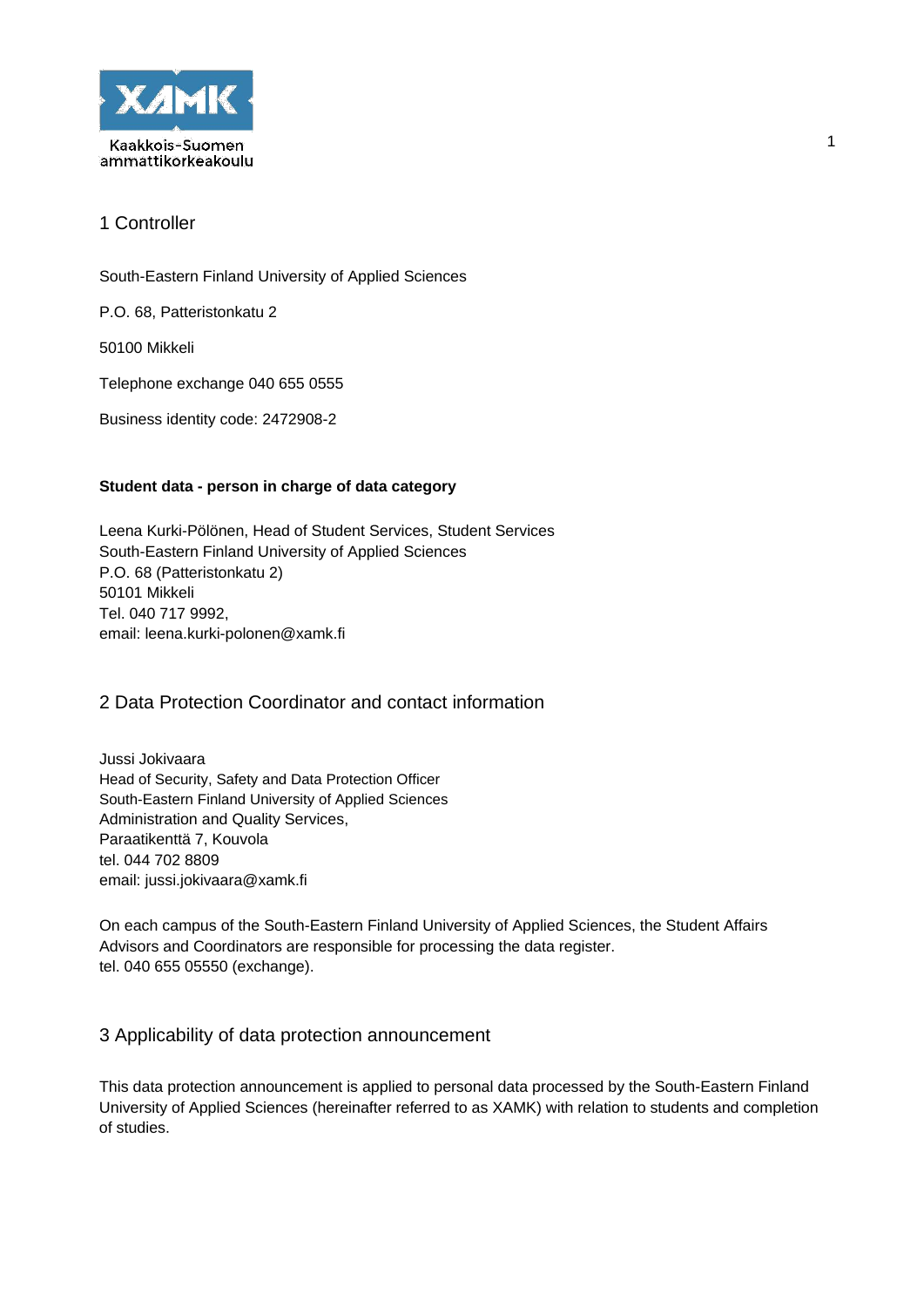

# 4 Reasons and legal basis for processing personal data

Student and study progress data is necessary for the administration of registers related to the completion of studies, as well as the production of certificates and reports for in-house and research purposes. The data may also be transferred to the authorities.

All data processed by institutions of higher education relating to study right and enrollment, and the completion of degree studies and individual courses is collected and stored in a centralised national database from where content is made available to the Student Admissions Register and joint student admissions services of institutions of higher education via a technical data-protected user connection (Act 1058/1998 Section 1 a).

Student and study progress data is registered in order to protect the student's rights and best interests. Personal data is always processed in accordance with the legislation on the operations of universities of applied sciences.

- Act on Universities of Applied Sciences (932/2014)
- Government Decree on Universities of Applied Sciences (1129/2014)
- Act on Admissions Register, National Data Resources of Higher Education Institutions and Matriculation Examination Register (1058/1998)
- Government Decree on a Joint Application System for Higher Education Institutions (293/2014)
- Act on Administrative Procedures (434/2003)
- Administrative Judicial Procedure Act (586/1996)
- General Data Protection Regulation (EU 2016/679)
- Data Protection Act
- Act on the Openness of Government Activities (621/1999)
- Decree on the Openness of Government Activities (A1030/1999)
- Workplace Privacy Act (L477/2001)
- South-Eastern Finland University of Applied Sciences Degree Regulation

#### 3 Personal data categories to be processed

XAMK processes the following student data:

#### **1. Basic student information**

- personal information
- student number
- username
- student's national identifier
- last name, given names, first name, (previous last name)
- personal identity code
- date of birth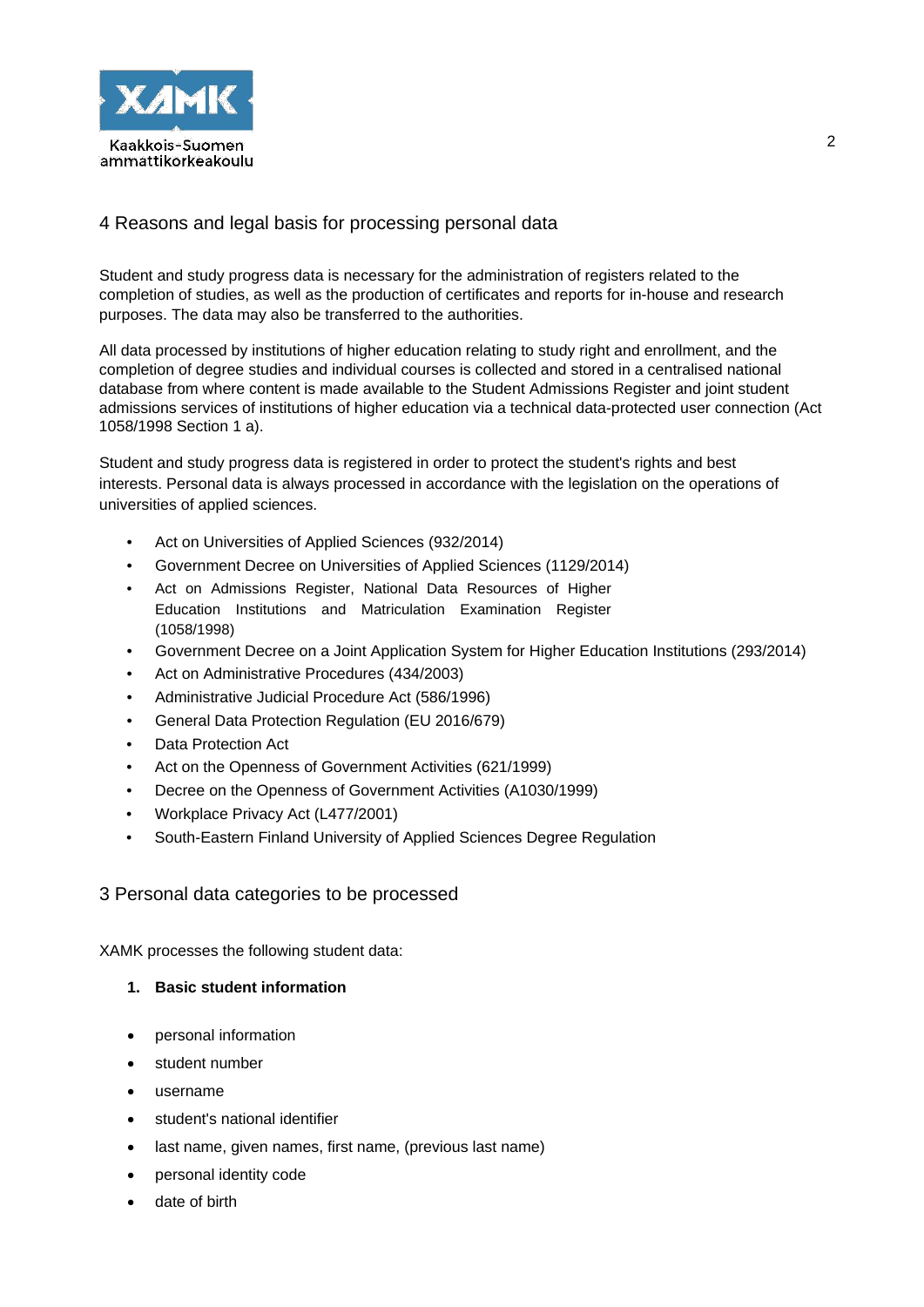- sex
- nationality
- mother tongue
- preferred language of communication
- language of education
- contact information (address, telephone, email)
- emergency contact person
- home municipality
- municipality of residence
- country
- passport number of a non-Finnish citizen
- Information on studies and degree
- category of education, degree programme, group, model template information
- level of education
- campus
- language of instruction
- type of studies: degree, degree title, scope to be completed, required scope
- information on attendance, graduation and withdrawal
- period of the right to study, maximum number of terms, terms used
- personal study plan (PSP)
- completed courses, assessment and examinations
- progress of studies
- entries in the degree certificate, directives and qualifications
- **financing**
- organisation unit
- additional information related to the right to study and role
- permits related to the disclosure of data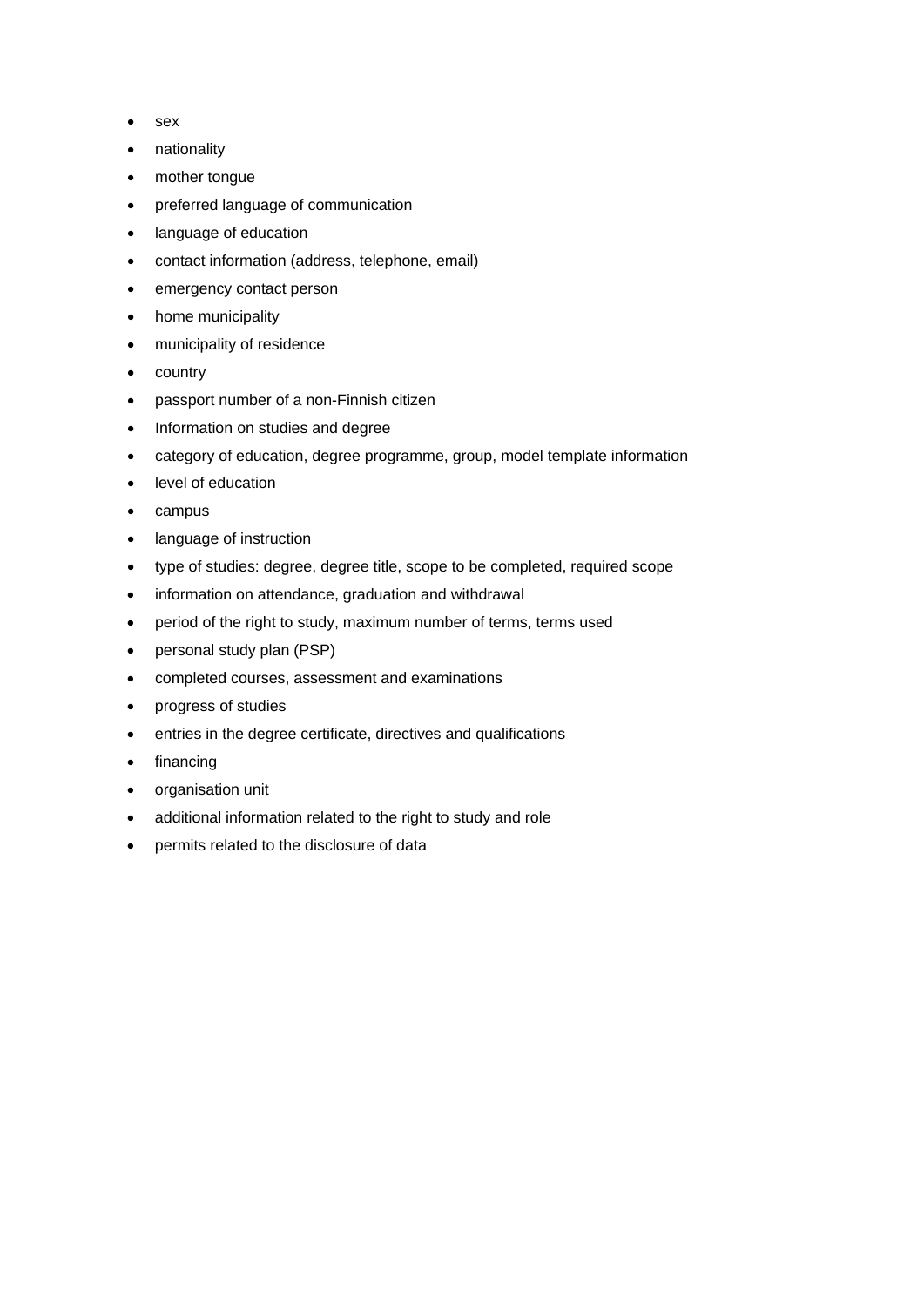

#### **2. Study data**

- studies (modules and courses)
- course implementations
- personal study plan (PSP) and related information
- exchange studies and international practical training

#### **3. Transcript of records**

- completed studies
- assessment of courses and examinations
- courses and examinations assessed by
- date of completion
- scope of module/course
- progress of studies
- status of graduation

#### **4. Applicant data**

- Applicant data from Study Info/Oili Services
- student's personal information (given names, first name, last name, personal identity code, student number)
- address
- mother tongue and preferred language of communication
- nationality
- previous education
- information on the object of application and degree programme
- enrolment and payment information
- information related to permission to publish the results of student admission

#### 6 Recipients or groups of recipients of personal data

#### **1. Statutory disclosure of data**

As stated by law, student and study data can be disclosed to the following parties

- Student data and course and degree completion data to Statistics Finland which may further forward it to the Finnish National Agency for Education and Ministry of Education and Culture. (Statistics Act 280/2004).
- Student and course completion data to the Social Insurance Institution of Finland (Act on Financial Aid for Students 65/1994, Section 41).
- To labour authorities, Social Insurance Institution of Finland or unemployment insurance fund in order to process applications for labour market support and daily unemployment benefit (Unemployment Security Act (1290/2002), Public Employment Services Act (1295/2002))
- To the Social Insurance Institution of Finland upon request for the purpose of assessing a need for social benefits (registration certificate, transcript of records, progress of studies)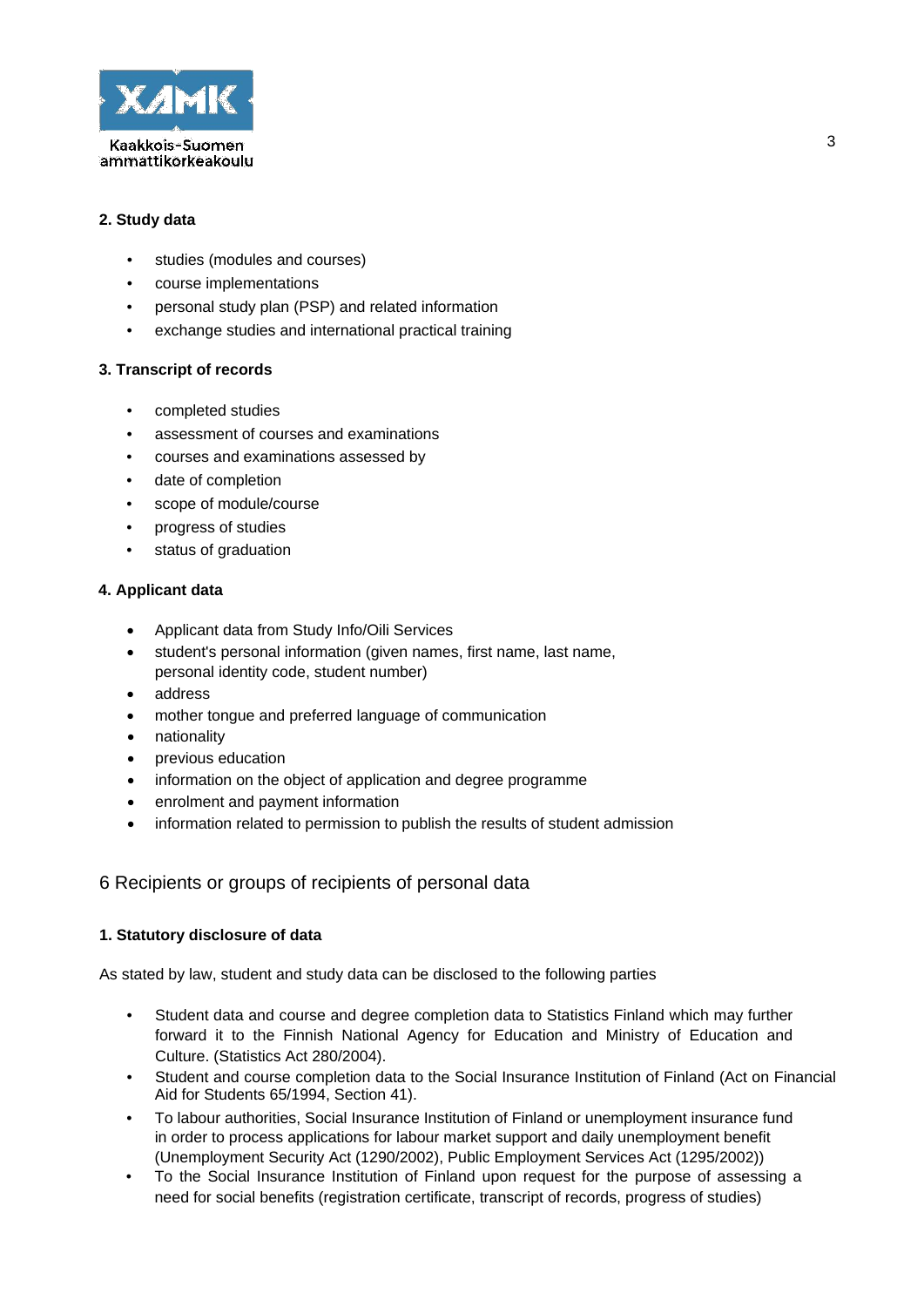- To immigration and law enforcement auhorities upon request for the purpose of verifying the validity of a residence permit (notification of admission, notification of attendance, certification of enrolment and trancscript or records).
- For purposes of scientific research (Act on the Openness of Government Activities 621/1999 and Personal Data Act 523/1999). The party requesting data must provide the controller with a description of the intended usage and other information required for the disclosure of data. If necessary, the party requesting data must provide an account of how data protection will be secured and organised.
- To administrations of municipalities or other operators that organise student health care services in compliance with the Primary Health Care Act (66/1972)/
- SORA provisions and regulations (solutions related to unsuitability to study), Act on Universities of Applied Sciences (932/2014), Government Decree on Universities of Applied Sciences (1129/2014), Act on Students' Legal Rights Protection Committee 956/2011, Act Amending Section 6 of the Criminal Records Act 955/2011 (14.11.2014/932)
- To CSC (IT Center for Science Ltd), VIRTA higher education achievement register and, via VIRTA, OILI higher education student enrolment and registration service. VIRTA is a national database for institutions of higher education.
- Qualifications and degree programme infomation as well as information on the termination and restoration of the right to study to the National Supervisory Authority for Welfare and Health (Valvira).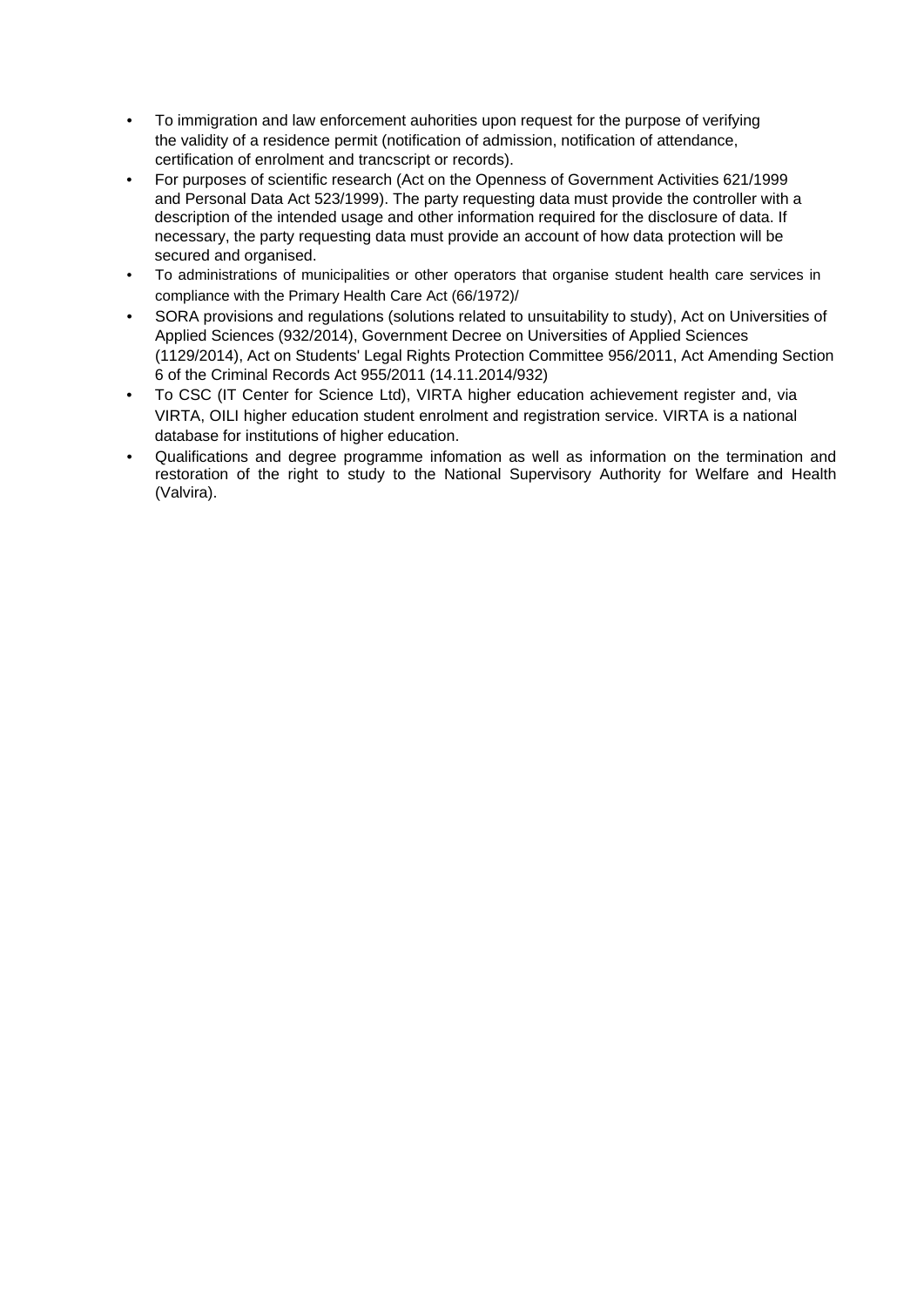

In addition, student data is disclosed to

- User Management System of the South-Eastern Finland University of Applied Sciences for the purposes of creating user accounts (student number, last name, first name, group, degree programme, campus, attendance status, personal identity code, address information, preferred language of communication, degree information, eligibility for meal subsidy).
- South-Eastern Finland University of Applied Sciences for the purposes of creating email lists (email address). The lists will not be disclosed for any purpose other than the purpose for which they have been created. Email messages will be sent in such a manner that the names and email addresses are concealed from individual recipients.
- South-Eastern Finland University of Applied Sciences for the purposes of internal reporting and resource planning.
- library system of the South-Eastern Finland University of Applied Sciences for the purposes of creating usernames and activating borrowing privileges (first name, last name, personal identity code, street address, postcode, post office, phone number, email).
- Career and Employment Service of universities of applied sciences (Jobiili), (student number, date of birth)
- International Mobility Management System. As for students going on exchange, the student number, institution and country of exchange studies, period of exchange, mobility programme (long periods of exchange) and the type of exchange are transferred. As for students coming on exchange, all information necessary for the creation of exchange student status and recording of the mobility period are transferred.
- Management system of paid education
- Alumni system

#### **2. Non-statutory disclosure of data**

The student gives his/her consent via the student interface of the student management system to the use of his/her name and address information. The student gives consent to the disclosing of his/her contact information for the following purposes:

#### **Direct marketing**

Even if the student has given his/her consent to direct marketing, data is never automatically disclosed, but on a case-by-case basis considered by the administrator. As a rule, no data is disclosed.

#### **Education marketing**

To associations and foundations for purposes that support studies, to professional associations, and to authorities, primarily regional, for distributing information that

- is intended to promote one's studies, professional competence or employment in one's own field
- is intended to improve the studving or working environment
- is intended to promote the student's connection with his/her region of origin
- is intended to support one's studies, for example by means of research, surveys or polls.

#### **Publishing of graduation information**

The student may give his/her consent to the publishing of information related to his/her graduation. As a rule, this information is not disclosed.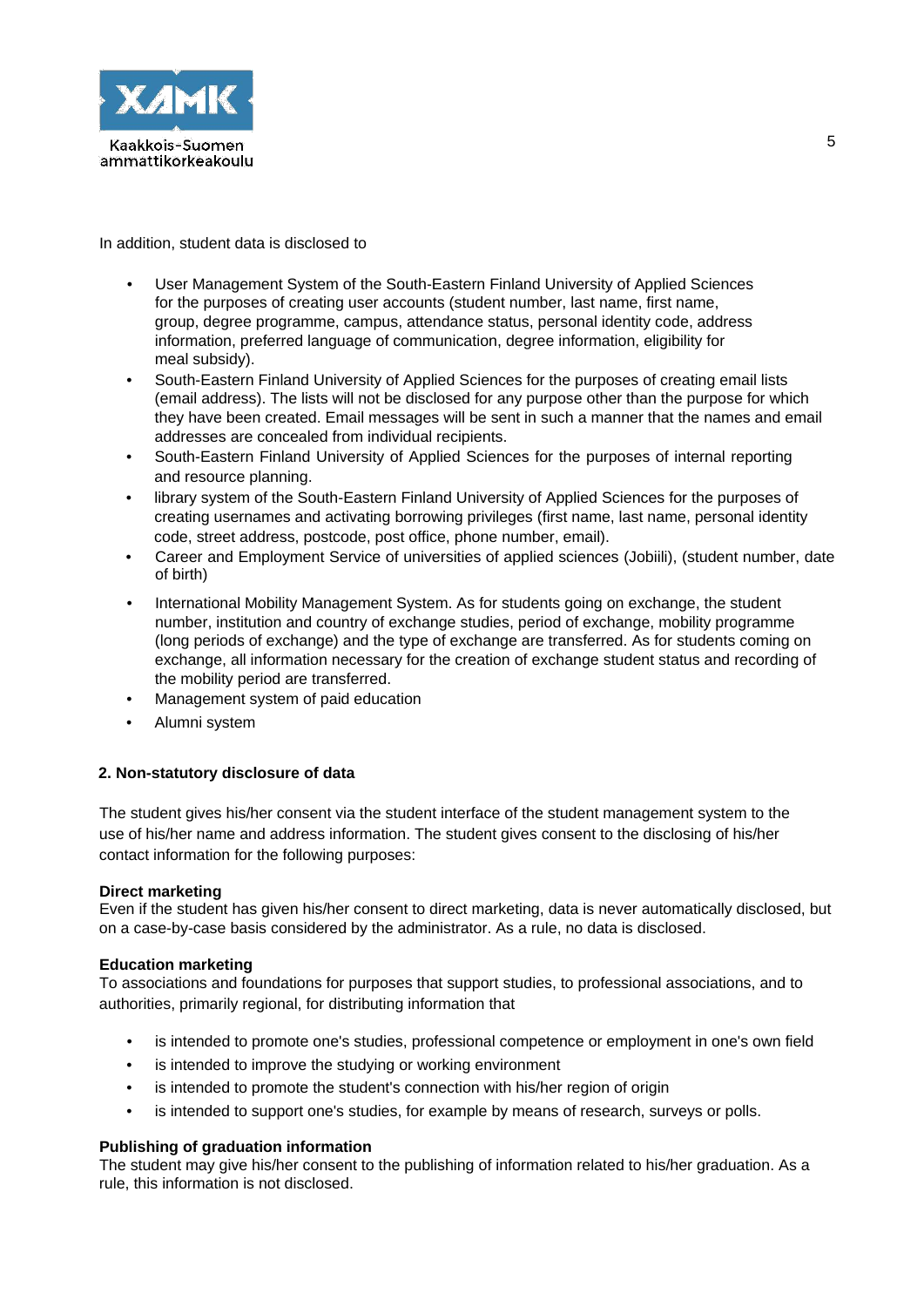

#### **Internet**

The South-Eastern Finland University of Applied Sciences is entitled to register the student's email in the email search engine on Student Intranet. This will make it possible to find the student's email by entering his/her name in the search engine.

If the student has been issued an official prohibition of data processing by a Local Registry Office, he/she is entitled to request this to be recorded in the basic register of the Student Management System. The official prohibition of data processing forbids the disclosure of any of the student's contact information.

### 7 Information on transferring data to third countries

XAMK will not transfer students' personal information to countries outside the EU or ETA.

However, XAMK provides students with certain Microsoft services, such as Outlook email and cloud storage with OneDrive, and Microsoft may transfer data or duplicate files stored in its services to countries outside the EU or ETA. The Microsoft privacy statement is available at https://privacy.microsoft.com/en-us/privacystatement.

#### 8 Period of storing personal data

Personal data is stored for the duration required by law.

#### 9 Rights of the data subject

The student is entitled to have access to his/her personal data. The student may review registered data concerning him/her via the student interface.

The student has the right to require that XAMK, without undue delay, rectifies inaccurate and incorrect personal data concerning him/her. Via the student interface, the student may rectify his/her contact information.

The student has the right to the erasure of personal data concerning him/her when the storage of data is not required by law. The student has the right to obtain restriction of processing personal data concerning him/her in accordance with the Article 18 of the EU GDPR.

The student has the right to object to processing of personal data concerning him/her in accordance with Article 18 of the EU GDPR.

If the processing of data is based on the student's consent, the student has the right at any time to have his/her data transferred from one system into another or cancel his/her consent to processing.

The request is made in writing to Data Security Coordinator, or via an electronic form available at https://www.xamk.fi/en/xamk2/data-protection-announcement.

The student has the right to lodge a complaint with a supervisory authority.